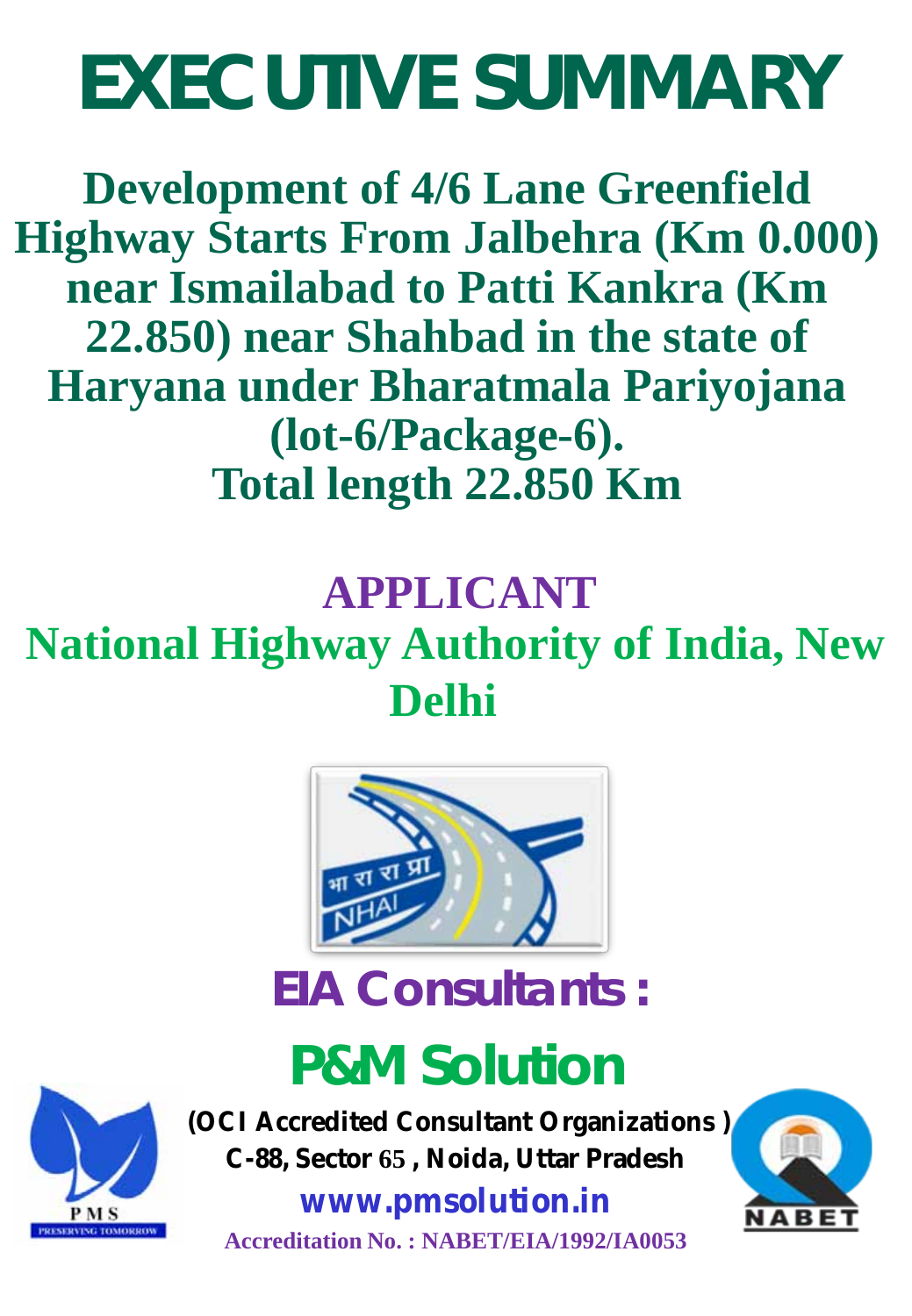*Executive Summary*

#### **EXECUTIVE SUMMARY**

#### **INTRODUCTION**

The Ministry of Road Transport and Highways (MORTH), Government of India has proposed "Bharatmala Pariyojana" an Umbrella scheme of road development project through National Highways Authority of India (NHAI), National Highway, Industrial Development Corporation Ltd (NHIDCL) and State Public Works Departments (PWD) at an estimated cost of INR 871 crores. This is the second largest highways construction project in the country after NHDP, where in almost 50,000 km of roads are targeted across the country.

#### **DESCRIPTION OF THE PROJECT**

The Project stretch is Greenfield Alignment Connecting NH-152 with NH44. Project stretch commences from Jalbehra that is about 7 km from Ismailabad and terminates at Patti Kankara which is around 4 km from Shahbad.CH: 0+000 to 22+850.

The Proposed ROW of this section is taken as 45/60 m in which all the configurations shall be fitted with. This is a green field alignment, and is proposed for4/ 6-Lane. The proposed length of Project Highway is about 22.850 kms.

Geo Coordinates of project site:

- Start Location:30°5'28.59"N, 76°40'2.42"E
- End Location: 30°11'35.73"N, 76°51'55.09"E

#### **Salient features of the project:**

| S.no. | <b>Parameters/Issues</b>                             | <b>Description</b>                          |
|-------|------------------------------------------------------|---------------------------------------------|
| 1.    | Length $(km)$                                        | 22.850                                      |
| 2.    | Total land acquired (ha)                             | 168                                         |
| 3.    | Govt. land (ha)                                      | 5.5                                         |
| 4.    | Pvt. Land (ha)                                       | 160                                         |
| 5.    | Forest land (ha)                                     | 2.5                                         |
| 6.    | Area under protected/ important or                   | The alignment does not pass through any     |
|       | sensitive<br>species<br>of<br>flora<br><sub>or</sub> | wild life sanctuary, protected area and its |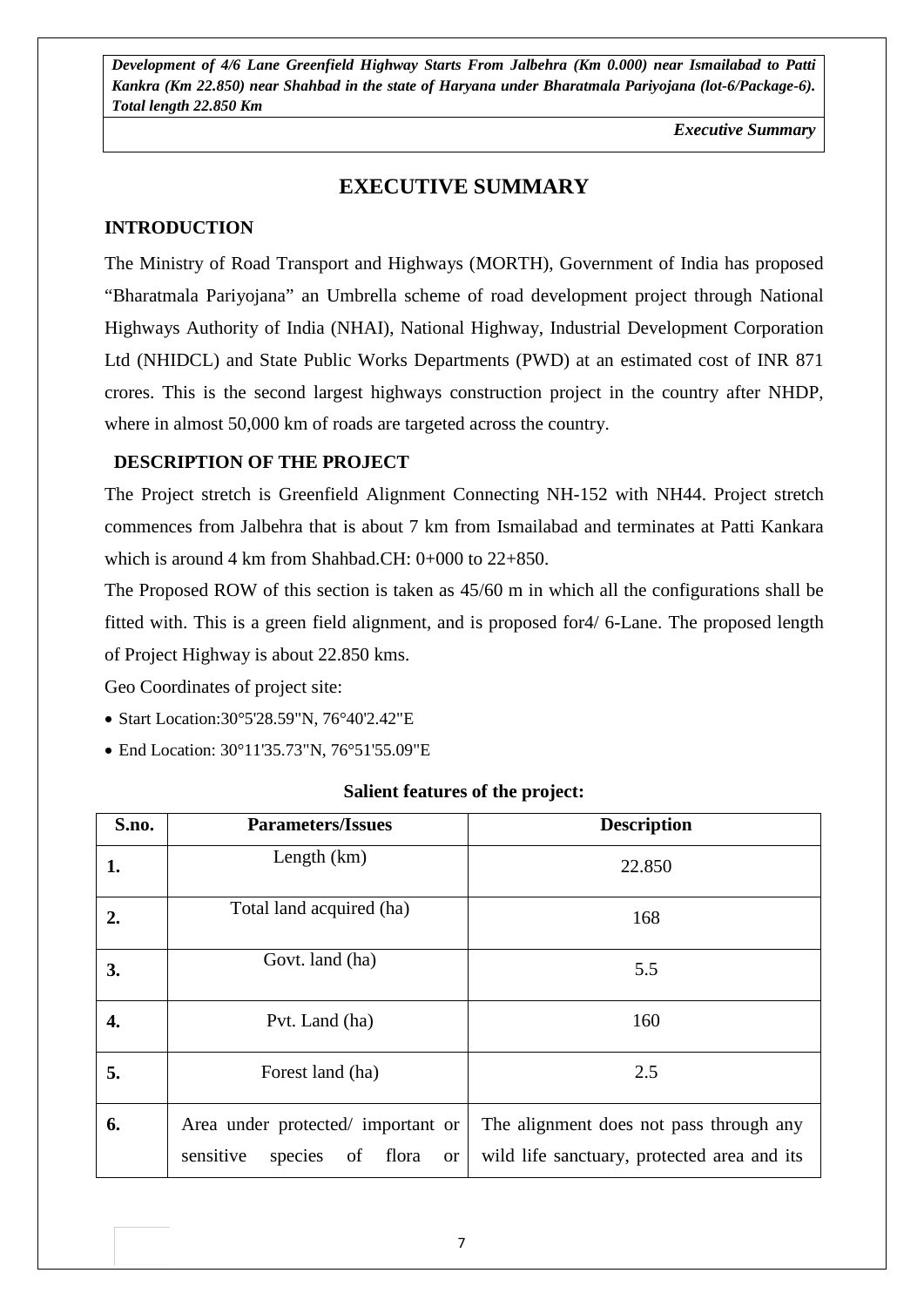*Executive Summary*

|     | fauna/Wildlife Sanctuary                                     | eco sensitive zone.                                                                                                                                                                                        |
|-----|--------------------------------------------------------------|------------------------------------------------------------------------------------------------------------------------------------------------------------------------------------------------------------|
| 7.  | No. of trees                                                 | 819                                                                                                                                                                                                        |
| 8.  | No. of structure to be impacted due to<br>proposed alignment | 11                                                                                                                                                                                                         |
| 9.  | No. of structure to be constructed                           | i. Major Bridges (01)<br>ii. Minor Bridges (01)<br>iii. Flyover (1)<br>iv. Interchanges (1)<br>v. ROB $(01)$<br>vi. Vehicular underpass (01)<br>vii. LVUP (07)<br>viii. SVUP (10)<br>ix. Box Culverts (23) |
| 10. | Total water requirement                                      | 6833 KL/day. Water will be extracted from<br>surface sources. The ground water will be<br>abstracted for campsite after obtaining the<br>permission from competent authority.                              |
| 11. | <b>RoW</b>                                                   | 45/60 m as per the requirement keeping in<br>view the fully access controlled Highway<br>with<br>$4/6$ -lane<br>carriageway<br>dual<br>configuration.                                                      |
| 12. | <b>Construction material</b>                                 | Cement (MT)-467<br>Coarse Agg. (cum)- 49,743<br>Fine Agg. (cum)- 18,300<br>Steel (Metric ton)- 6,658<br>Bitumen (ton)- 10,785<br>Bitumen Emulsion (ton)- 651                                               |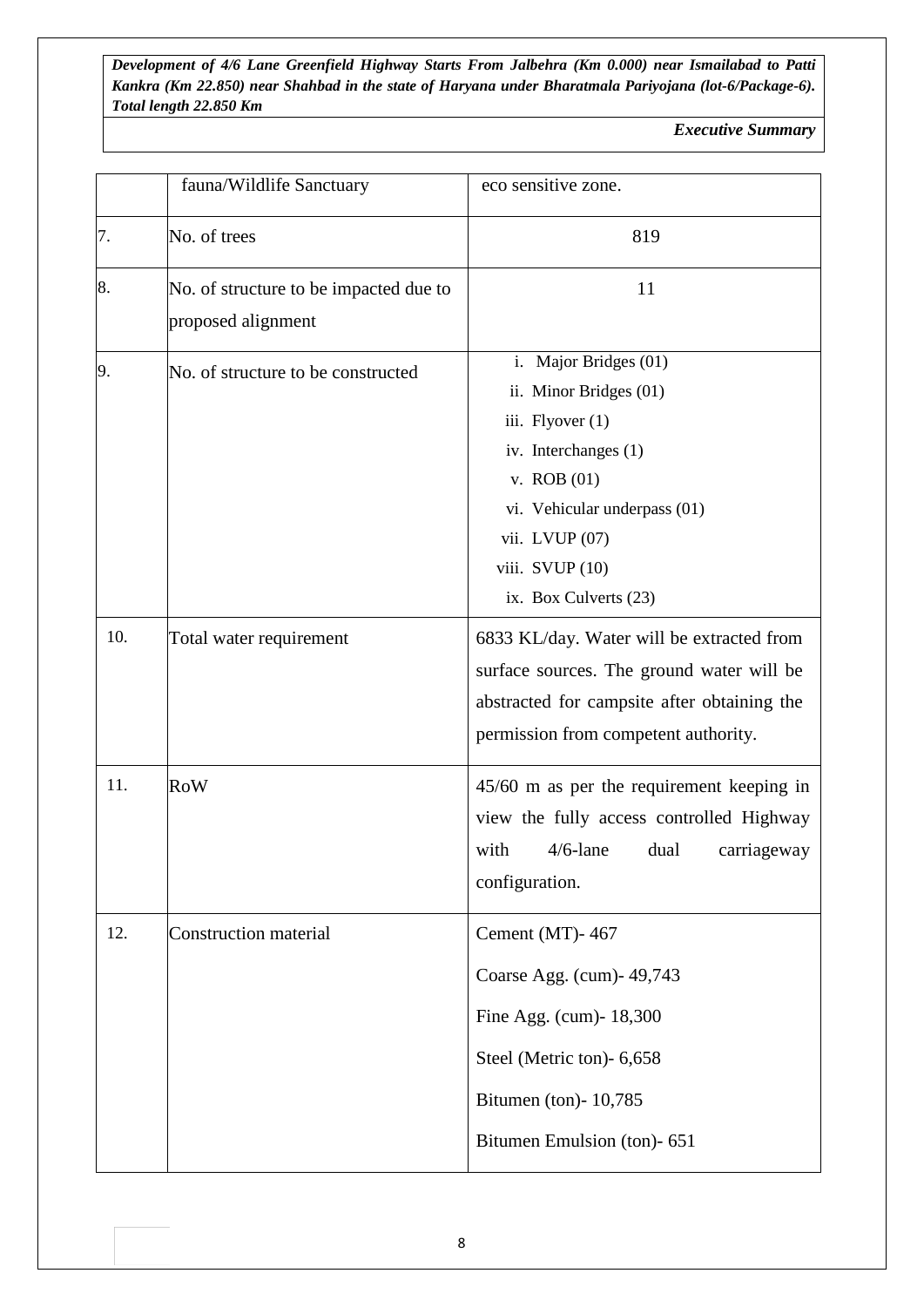*Executive Summary*

| 13. | Connectivity       | Project stretch commences from Jalbehra<br>which is about 7km from Ismailabad and<br>terminates at Patti Kankara which is around<br>4km from Shahbad. |
|-----|--------------------|-------------------------------------------------------------------------------------------------------------------------------------------------------|
| 14. | Project cost (cr.) | 871                                                                                                                                                   |

#### **DESCRIPTION OF THE ENVIRONMENT**

The baseline data was generated during Post-monsoon season of 2021 i.e. October 2021 to Dec 2021. The baseline data has been provided in chapter 3 of this report, which shows the values of almost all of the parameters are well within the prescribed limits.

| <b>Attribute</b>           | <b>Baseline status</b>                                              |
|----------------------------|---------------------------------------------------------------------|
| <b>Ambient Air Quality</b> | Ambient Air Quality Monitoring reveals that the minimum             |
|                            | & maximum Concentrations of PM10 for all the 4 AAQ                  |
|                            | monitoring stations were found to be in the range of 84.52          |
|                            | $\mu$ g/m3 (at AAQ3- Kalsana -16+800) to 298.6 $\mu$ g/m3 (at       |
|                            | AAQ1- Ismailbad -0+000). The result of PM2.5 reveals that           |
|                            | the minimum concentration of $69.56 \mu g/m3$ (at AAQ1-             |
|                            | Ismailbad -0+000) to 170.52 $\mu$ g/m3 (at AAQ3- Kalsana -          |
|                            | $16+800$ ).                                                         |
|                            | The gaseous pollutants SO2 and NO <sub>x</sub> were within the      |
|                            | prescribed CPCB limit of 80 µg/m3. For residential and rural        |
|                            | areas at all stations.                                              |
|                            | The minimum & maximum concentrations of SO2 were                    |
|                            | found to be 9.38 $\mu$ g/m3 (AAQ1- Ismailbad -0+000) to 25.47       |
|                            | $\mu$ g/m3 (AAQ2- Jhansa -7+800). The minimum & maximum             |
|                            | concentrations of NO <sub>x</sub> were found to be $25.45 \mu g/m3$ |
|                            | $(AAQ1 - Ismailbad -0+000)$ to 44.21 $\mu$ g/m3. (AAQ2- Jhansa      |
|                            | $-7+800$ ). The minimum and maximum level of CO recorded            |
|                            | within the study area was in the range of was $1.53 \text{ mg/m}$   |
|                            | $(AAQ4 - Shahbad -22+500)$ to 2.69 mg/m3. $(AAQ2 - Jhansa -$        |
|                            | $7+800$ ).                                                          |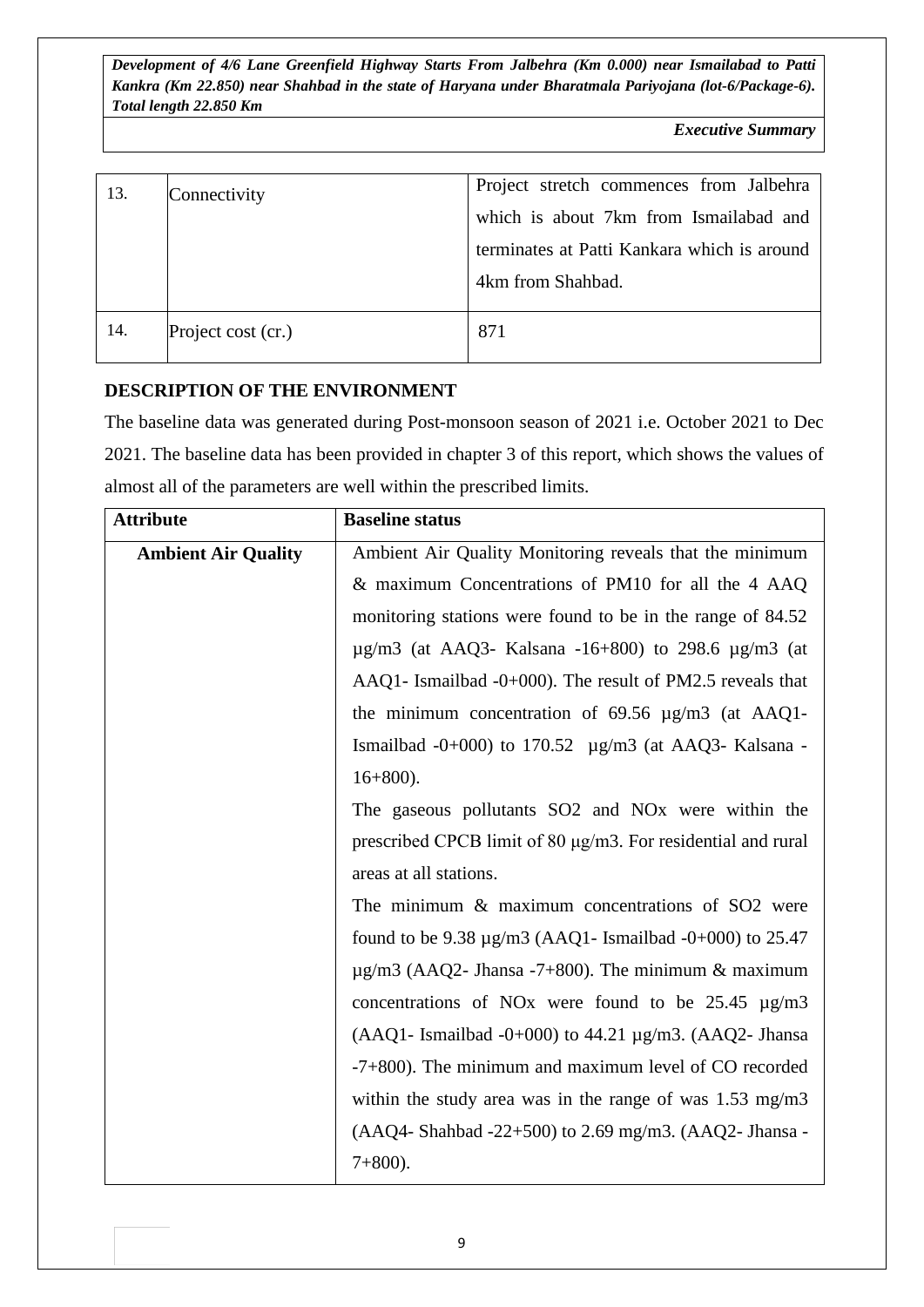*Executive Summary*

| <b>Noise Levels</b>             | Noise monitoring were carried out at 4 locations. The results   |
|---------------------------------|-----------------------------------------------------------------|
|                                 | of the monitoring program indicated that both the daytime       |
|                                 | and night time levels of noise were well within the             |
|                                 | prescribed limits of NAAQS to marginal rise in PM levels        |
|                                 | some locations monitored due to increase in vehicle density.    |
| <b>Water Quality</b>            | 2 Groundwater samples were analyzed and concluded that:         |
|                                 | The ground water from all sources remains suitable for          |
|                                 | drinking purposes as all the constituents are within the limits |
|                                 | prescribed by drinking water standards promulgated by           |
|                                 | Indian Standards IS: 10500.                                     |
| <b>Soil Quality</b>             | Soil pH plays an important role in the availability of          |
|                                 | nutrients. Soil microbial activity as well as solubility of     |
|                                 | metal ions is also dependent on pH. In the study area,          |
|                                 | variations in the pH of the soil were found to be slightly      |
|                                 | neutral to alkaline (7.22 to 8.12). Electrical conductivity     |
|                                 | (EC) is a measure of the soluble salts and ionic activity       |
|                                 | in the soil. In the collected soil samples the conductivity     |
|                                 | ranged from 548-640 µmhos/cm. Water holding capacity            |
|                                 | from $18.3$ to $28.63$ (percentage) by mass.                    |
| <b>Ecology and Biodiversity</b> | There are no ecologically sensitive areas passing through       |
|                                 | the project alignment.                                          |

#### **ANTICIPATED ENVIRONMENTAL IMPACTS & MITIGATION MEASURES**

• Slight change in the microclimate of the area is expected due to Heat Island Effect.

• There will be a marginal rise in PM levels during the construction activities, which shall again be within prescribed limit after the construction activities are over.

• The area is likely to experience a marginal increase in noise level due to increase in vehicle density after construction of the road.

• Contamination to water bodies may result due to spilling of construction materials, oil, grease, fuel and paint etc. This will be more prominent in case of locations where the project road crosses rivers, canals, Nalahs, etc. Mitigation measures have been planned to avoid contamination of these water bodies.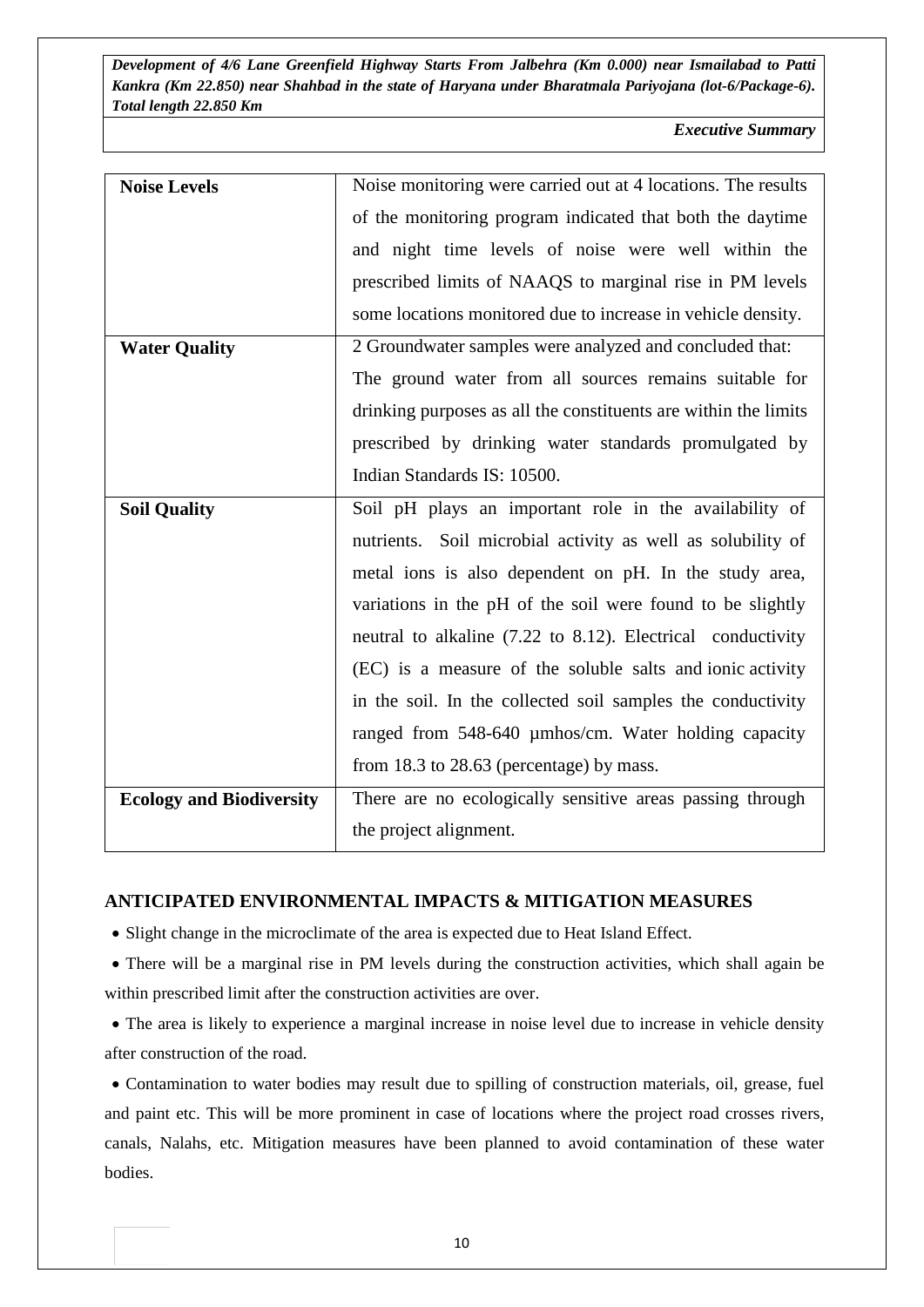*Executive Summary*

• Diversion of forest land has been envisaged for this project. Hence, Forest Clearance under the purview of Forest (Conservation) Act, 1980 is required. The application of forest clearance is under process. Adequate compensatory afforestation has been planned as a mitigation measure. The project road doesn't cross any Protected Area. Since the project road is a green field project, acquisition of land shall be required.

• During the construction of the proposed project, the topography may change marginally due to cuts  $\&$ fills for project road and construction of project related structures etc.

• Provision of construction yard for material handling will also alter the existing topography.

#### **ANALYSIS OF ALTERNATIVES (TECHNOLOGY & SITE)**

Detailed analyses of the alternatives have been conducted taking into account both with and without project. Comparative analysis of all the alternatives has also been conducted. The proposed development of the road is likely to have a positive impact on the economic value of the region. However, there are certain environment and social issues that need to be mitigated for sustainable development.

Three alternatives were studies and the first one was found out to be most suitable.

#### **ENVIRONMENTAL MONITORING PROGRAM**

Regular monitoring of important and crucial environmental parameters is of immense importance to assess the status of environment during operation of the proposed project.

With the knowledge of baseline conditions, the monitoring program can serve as an indicator for any deterioration in environmental conditions due to operation of the project and suitable mitigating steps could be taken in time to safeguard the environment. Monitoring is as important as that of control of pollution since the efficacy of control measures can only be determined by monitoring.

#### **ADDITIONAL STUDIES**

The various additional studies have been undertaken for the project including Public Consultation, Risk assessment and Social Impact Assessment/ R&R Action Plans. Public consultation is a continuous process and has been carried out at all stages throughout the project road. To ascertain the views of the affected families to be recorded and has been included in the Social Impact Assessment report.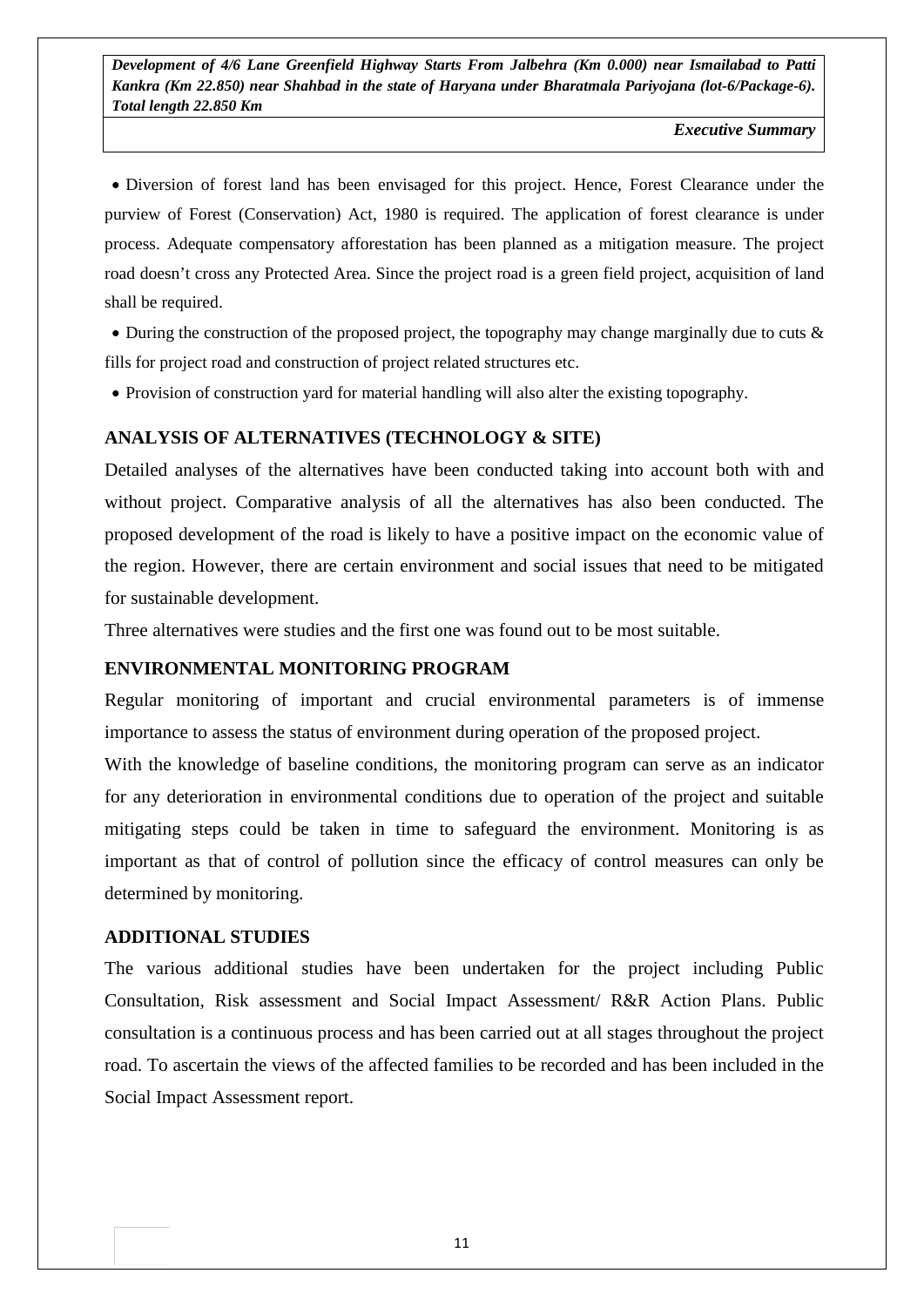*Executive Summary*

#### **BENEFITS OF THE PROJECT**

This part of highway starts at Jalbehra village and terminated at Patti Kankara village in the state of Haryana. The length of the proposed alignment is 22.850 km approx. This is a green field alignment, access control and is proposed for 4/6 Lane. The main objective of the proposed project is to provide connecting NH-152 with NH-44. The proposed access controlled project with new alignment has been envisaged through an area, which shall have the advantage of simultaneous development as well as shall result in a shorter distance to travel. The junctions with existing road will be planned in the form of interchanges and flyover to ensure uninterrupted flow of traffic.

The proposed road would act as the prime artery for the economic flow to this region. It will Enhance economic development, provide employment opportunities to locals, strengthen tourist development, ensure road safety, and provide better transportation facilities and other facilities such as wayside amenities. Vehicle operating cost will also be reduced due to improved road quality. The compensatory plantation and roadside plantation shall further improve the air quality of the region.

#### **ENVIRONMENT MANAGEMENT PLAN**

Project specific environmental management plan have been prepared for ensuring the implementation of the proposed measures during construction phase of the project, implementation and supervision responsibilities. The cost for environmental management during construction has been indicated in EMP. The project impacts and management plan suggested thereof are summarized in the chapter.

The Environmental Management Plan (EMP) has been designed within the framework of various regulatory requirements on environmental and Socio-economic aspects aiming at the following:

- Minimize disturbance to native flora and fauna, if any.
- Prevent and to attenuate air, water, soil and noise pollution, if any.
- Encourage the socio-economic development.

The environmental management plan (EMP) would, therefore, consists of following main components:

• To integrate potential impacts (positive or negative), environmental mitigation measures, implementation schedule, and monitoring plans.